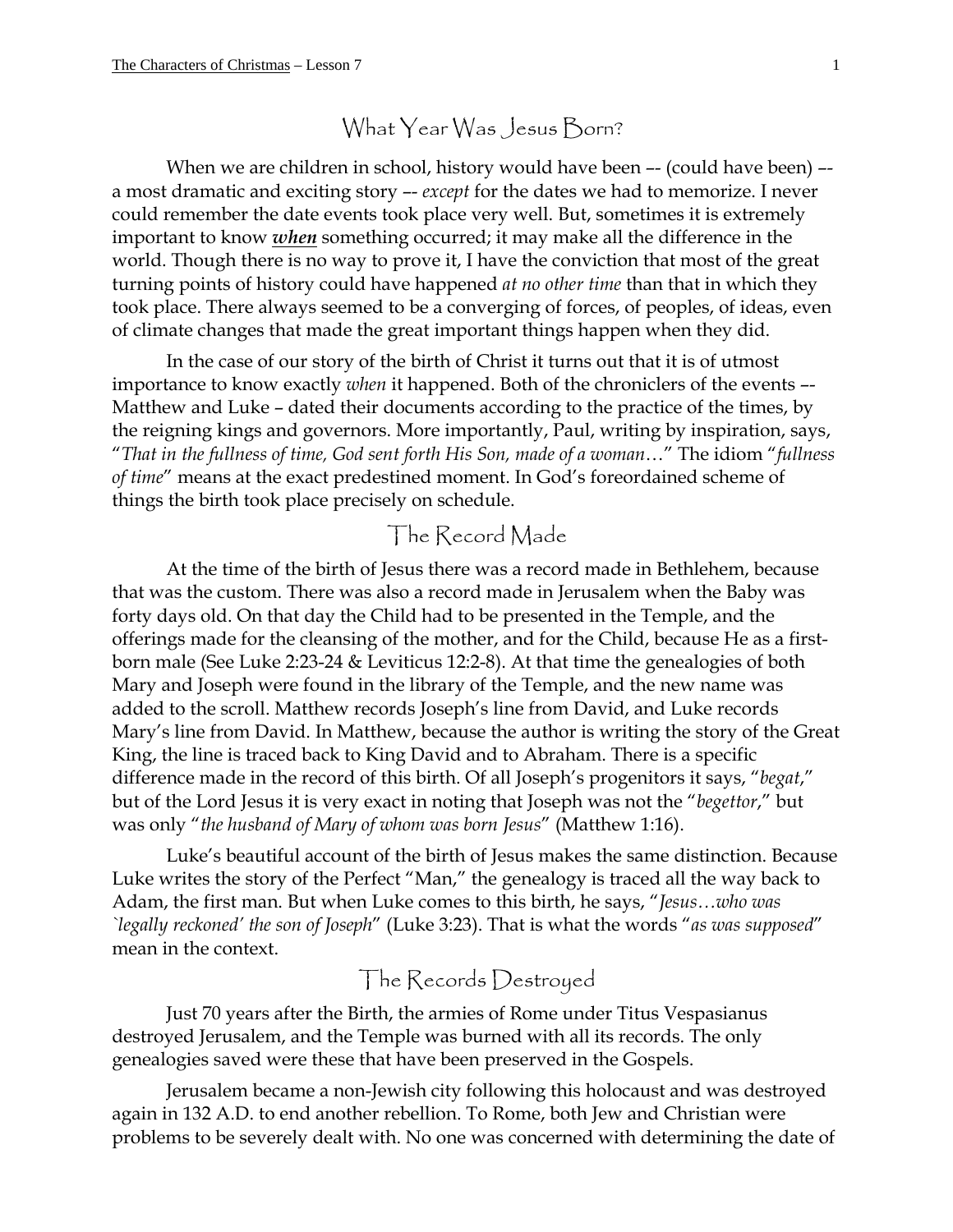birth of the Jewish Messiah that had been rejected by His own people, and executed by the Romans.

Dionysius Exiguus

It was 543 A.D. by our calendar that the most famous of all the emperors of the Eastern Roman Empire, Flavius Anicus Justianus, surnamed "*The Great*," commissioned the Scythian monk Dionysius Exiguus to fix the date of the Great Event on the Roman calendar. Five and one-half centuries is half a millennium and a long time on any calendar. For us, it would be a period back to before the time of Columbus. To make the calculation, Exiguus had to work with some to the worst calendars of western civilization. The old Roman calendars were far from being synchronized with solar year and had to e continually altered and adjusted. Whole months, called "*intercalary months*," were added at times. Occasionally days and weeks were omitted. The names of the months were changed, and, moreover, the emperors liked to have everything dated from their own ascendancy to the throne.

Exiguus labored long and well, apparently alone. After innumerable and painstaking calculations he concluded that Christ's birth, the date from which all-future dates would be computed in the now-Christianized West, occurred 753 years before the founding of Rome by Romulus. To the Jews this was 3,760 years after the creation of Adam. To the Greeks this corresponded to the year of the 194<sup>th</sup> Olympaid. We think of it as the Year-Zero, but there is no such year. 1 B.C. stands the same as 1 A.D. with no room to turn around in. This accounts for one years of Exiguus' error. Christ could not have been born in year One *before* Christ or year One *after* Christ; there must be a year between as the year of the birth. Apparently Exiguss overlooked this small detail. Also, history tells us that he also omitted a period of about 4 ½ years during which one of the emperors ruled as a regent during his father's lifetime.

In spite of the poor records with which he was forced to work, we now know that Exiguus came within six years of the actual year, and that is astonishingly close. The immediate result of this error was to obscure, for another 15 centuries the facts about the astronomical event that sent the Magi to Palestine. Nevertheless, mankind owes a great debt to Dionysius Exiguus, accomplished, mathematical and astronomer, for if he had not give an approximate date, it would have been a much harder task to determine an accurate date later.

Between Matthew and Luke

That the actual date is important is apparent from the records of Public Accountant Levi and Doctor Luke; both dated their accounts. The Public Accountant Levi was Matthew who gave up the tax service of Rome to become an Apostle. He dated his account with reference to the reigning king as did all historians.

"*Now when Jesus was born in Bethlehem of Judea in the DAYS OF HEROD THE KING .* . ." (Matthew 2:1).

We now know that Herod died in the year we call 4 B.C., so Jesus' birth had to be before 4 B.C., while Herod was still alive. Dr. Luke, in his account, also gives us a date.

"*This enrolling was first made when Cyrenius was governor of Syria"* (Luke 2:2).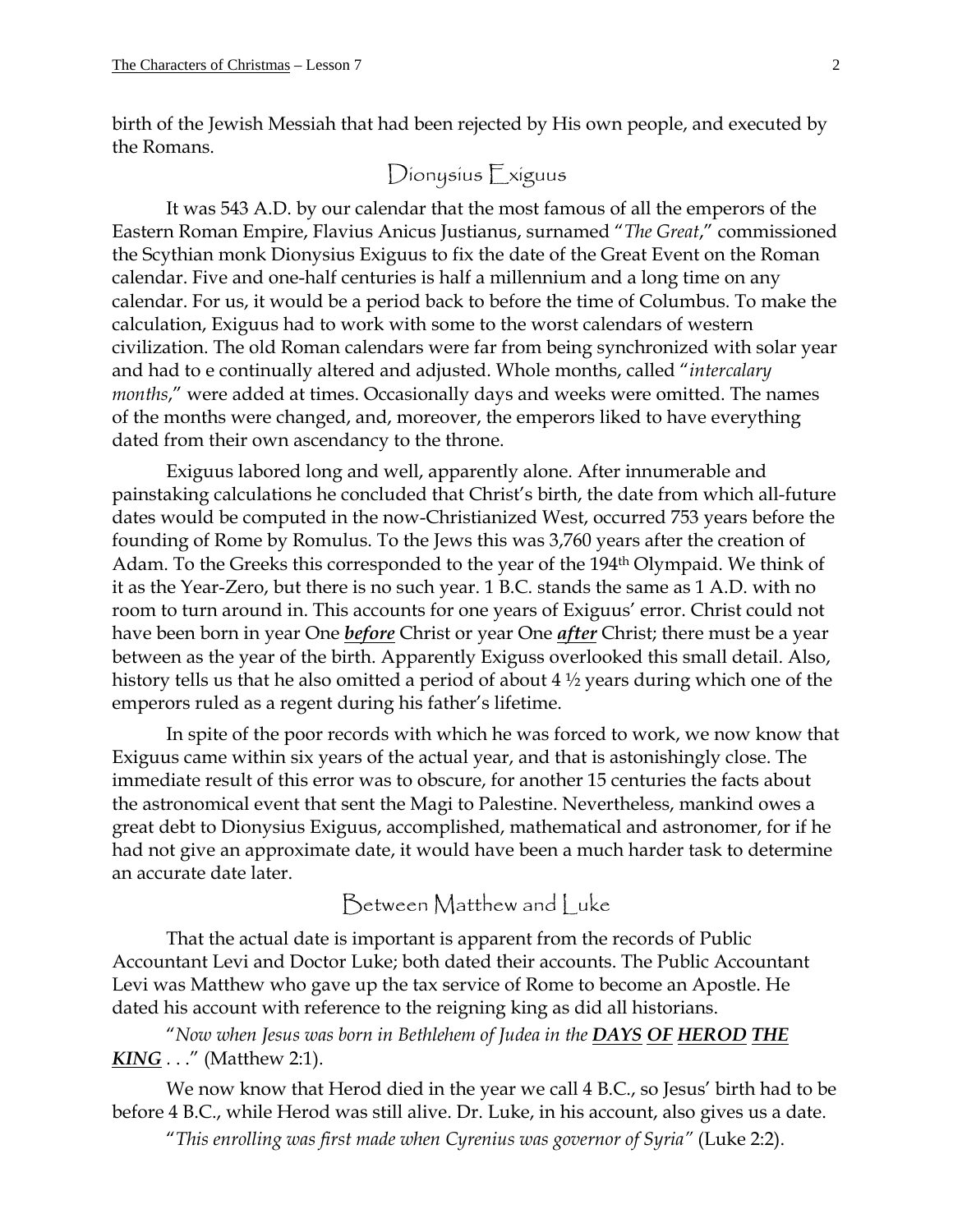This was in 8 B.C., so the Birth had to be after 8 B.C. and before 4 B.C. Approximately dates and a reasonably close estimate of the precise time.

I realize that the date of December 25<sup>th</sup> was chosen because that was the date on which the pagans celebrated what was called, "*Dies Invictus Natalis*" –- meaning, "*Birthday of the Unconquered*," because on that date it became apparent that the sun that had been retreating ever southward had reversed its course. It was reborn; there would be another spring, another year! It seemed to the emperor that the title "*Dies Invictus Natalis*" was a fine title for the Lord Jesus. He was right! The problem was that a pagan festival date and Christianity became merged in this celebration.

There are those who argue long and hard that Luke mentions that "*The shepherds were abiding I the fields*…" –- and that sheep were not out on the fields during winter months. The argument is that it would have been too rainy and cold for them to be "*out in the fields by night.*" Perhaps they are right!

However, I am told that the climate in Israel is very much like that of Southern California. And, as I grew up in Southern California (San Diego), I am familiar with the climate there. I can remember some Christmas' when mother would set up a long table out on our front lawn and our family, and sometimes relatives, would have our Christmas dinner.

I know we celebrate the fact of Christ's birth and that the exact day may not be that important, however, there is a prophecy in Haggai that I can't help but wonder if it doesn't give us the date of Jesus' birthday. Can't God use the actions, even customs, of the pagan, to fulfill His promises?

Haggai 2 gives a promise of God of a "*surpassing blessing,*" the date of its commencement being stress 3 times – "*the 24th day of the ninth month*." The promise was unfulfilled by the time of Judas Maccabeus, so to ensure that the prophecy would not go by default, he chose this date to rededicate the Temple, after it had been defiled by Antiochus Epiphanes.

History records that this occasion was "*celebrated with great rejoicing and festivity, lamps being lit and singing and dancing taking place in the streets*." This is the *Feast of the Dedication* referred to in John 10:22, that Jesus attended and which is stated to have been "*in the winter*." The ninth month is also shown to be "*in winter*" in Jeremiah 36:22.

The occasion is still celebrated by the Jews of our time with an 8-day festival beginning on the 24th of Kislev. It is called Hanukkah, or "*The Festival of Lights*."

After the rebuilding of Jerusalem, the Jews were scrupulous to avoid any suggestion of paganism. Judas Maccabeus was the champion of Jehovah against Grecian paganism. Any festival inaugurated under his auspices was beyond suspicion.

Since Jesus Himself celebrated this festival, it must have had divine approval.

Judas Maccabeus ruled from about 166 to 160 B.C. The promise of the "*great blessing*" had not been fulfilled by then; and, in view of the tragic history of the Jews since that date, it is evident the Dedication was not the *true* fulfillment of the prophecy. We have to look elsewhere for the fulfillment – or accept that the promise was not honored.